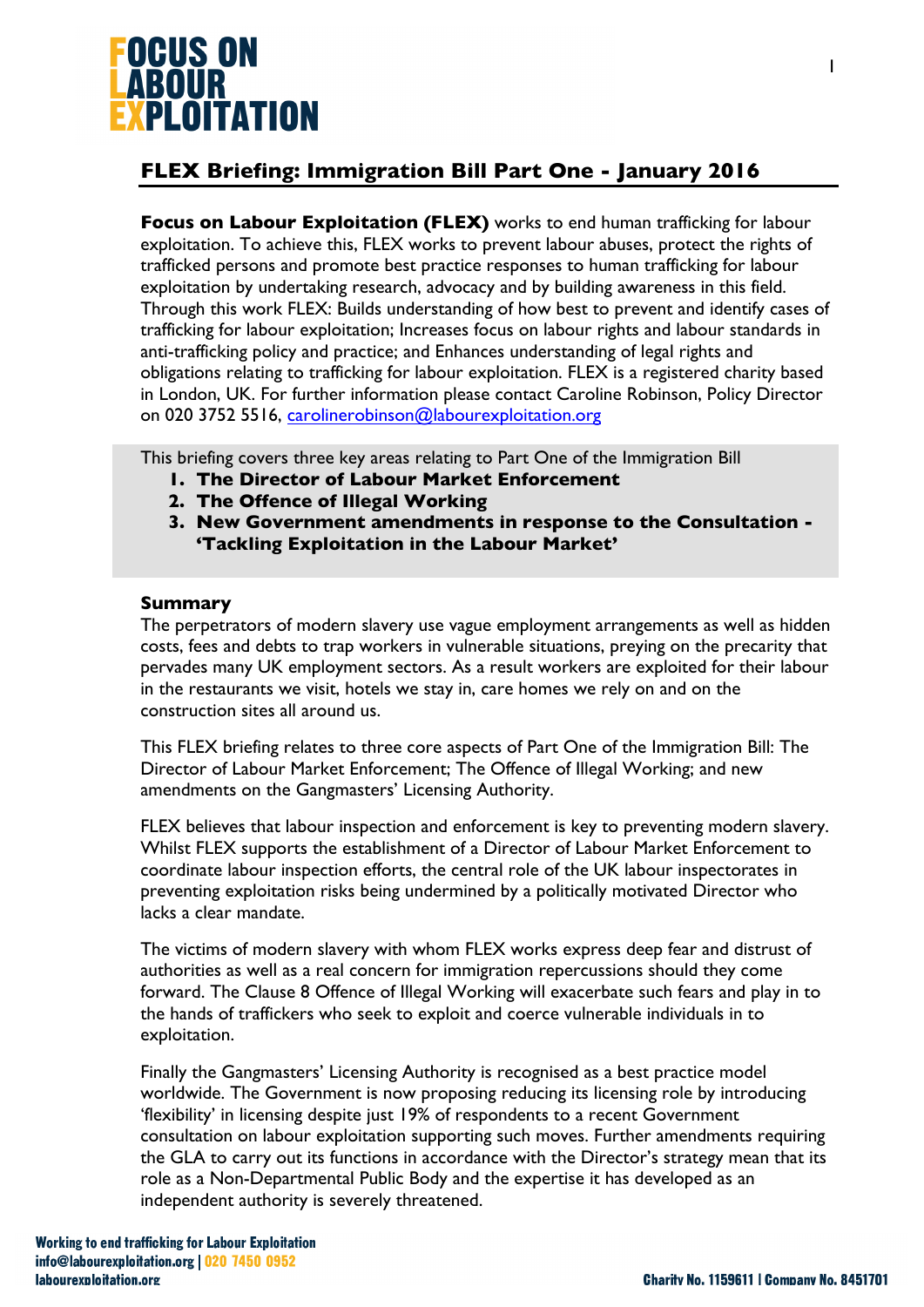

# **1. Director of Labour Market Enforcement**

### **Key issues**

# **a) Need for a clear purpose for the Director of Labour Market Enforcement**

The primary activity of the Director is to produce a Strategy that covers noncompliance in the labour market ranging from labour abuses to serious labour exploitation and which includes 'any other enactment prescribed by regulations made by the Secretary of State'. A role so broad requires a clear set of priorities, to ensure that vulnerable workers are central to work conducted by the Director. The presence of this post in an Immigration Bill and the possible breadth of scope of the role raises concerns about overlap between immigration control and labour market enforcement.

Comparable roles in the UK have a clear mandate set out on the face of the Act that created them: the Independent Anti-Slavery Commissioner has his 'general functions' set out in Section 41 of the Modern Slavery Act 2015; the Commissioner for Victims and Witnesses has general functions of which the core purpose is to promote the interests of victims and witnesses set out in the Victims Act 2004; and the Children's Commissioner has a 'primary function' promoting and protecting the rights of children in England set out in the Children and Families Act 2014.

*The Director should have their purpose as the protection of vulnerable workers clearly set out in Clause 1 on the face of the Immigration Bill.* 

# **b) Unclear relationship between the Director and the labour inspection authorities**

The relationship between the Director and the governance of each of the three labour inspection authorities that fall within the Director's remit should be made clear in legislation. In particular the GLA as a Non-Departmental Public Body (NDPB) should be able to operate at an 'arms length' from Ministers and the relationship between the Director and Secretary of State and the GLA should reflect its role as a NDPB.

Further, the resources available to the Director have not been made clear. In the Government's response to the Consultation on 'Tackling Exploitation in the Labour Market' and as set out in Clause 2 (3) it is stated that the Director will be able to act to 'pool' resources between labour inspection authorities. Given the shoe-string budget on which labour inspection authorities currently operate the potential for diversion from existing good work is high.

*The Director should have the power to set funding requirements and not the budgets of the labour inspection authorities.* 

# **c) Civil society engagement with the Director of Labour Market Enforcement is key to their success**

It is important that the Director of Labour Market Enforcement engage with civil society, including anti-trafficking organisations, migrant community representatives,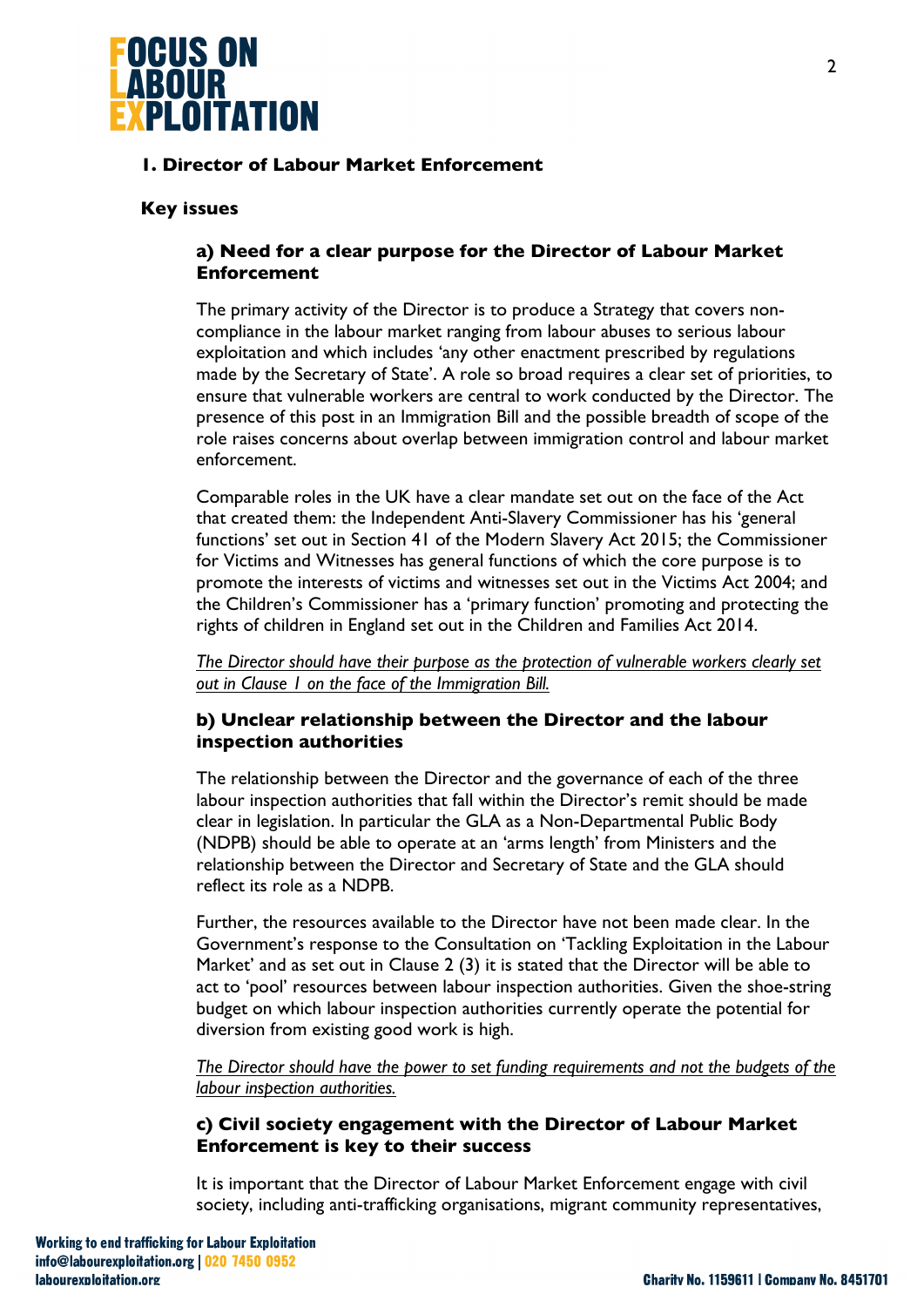

trade unions, businesses and homeless organisations, in the development of the labour market enforcement strategy.

*Given the lack of a clear remit for the Director, a statutory duty to engage is important to ensure that priorities are rooted in the needs of those vulnerable to exploitation and those seeking to prevent exploitation.* 

# **Government amendments to Clause 3**

Amendments on the Director of Labour Market Enforcement tabled by the Government on 12/01/16 add certain specified labour legislation breaches to the Director's remit, whilst leaving open the possibility of adding 'any other requirement imposed by or under any enactment and which is prescribed by regulations made by the Secretary of State'

*FLEX does not support the extension of the Director's focus to include 'any other requirement' but believes it should be clearly defined on the face of the Bill to maximise resources and to ensure clarity for the three labour inspection authorities who will be guided by the Director's strategy.* 

# **Opposition amendments to Clauses 1-3 on the Director**

FLEX supports the following opposition amendments on the Bill

### **Liberal Democrat amendments**

**Clause 1** to seek to clarify both the line of command for the Director and the primary function of the Director as the 'protection of workers from exploitation'

#### **Clause 2**

**1.** for the Director to make an assessment of the resources required within their annual strategy including available and further funding required.

2. To ensure that individual labour inspection authority governance structures retain control over their operational strategies, whilst having regard for the Director's Annual Strategy.

### **Clause 3**

1. To limit the legislation that can be included within the remit of the Director to that which relates to the protection of workers;

2. To ensure that all workers are included within the remit of the Director regardless of status

### **Labour amendments**

### **Clause 2**

1. To broaden the focus of the Director's strategy to include an assessment of obstacles to labour market enforcement and remedies available to victims;

2. To ensure engagement between civil society and the Director in the preparation of their annual Strategy.

# **Clause 3**

1. To ensure that all workers are included within the remit of the Director regardless of status

### **Clause 4**

1. To ensure that the Director's annual report reviews the success of the Annual Strategy in addressing non-compliance in the labour market; to provide remedies for victims; and to overcome threats to labour market enforcement.

# **2. The Offence of illegal working**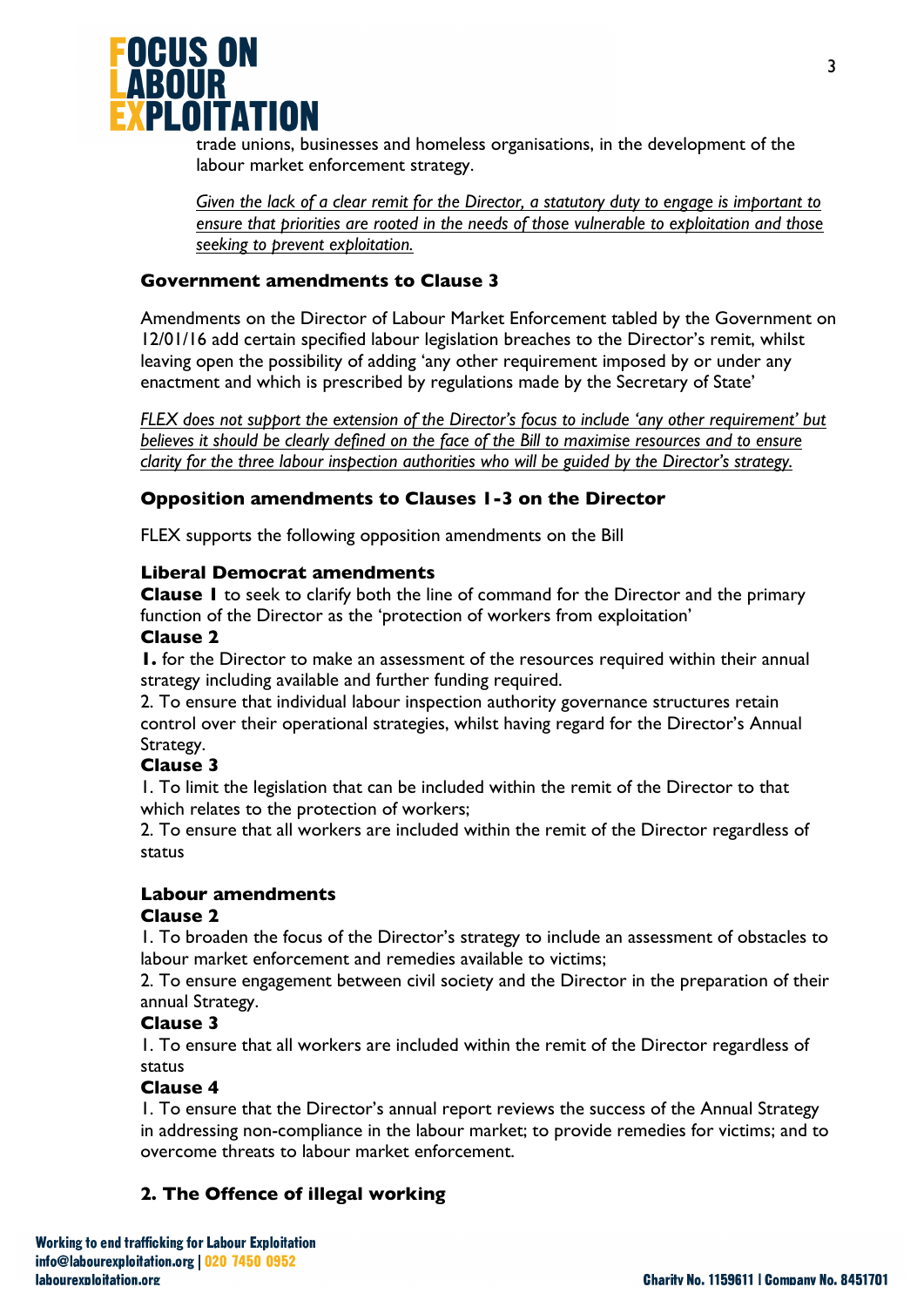

**Key issues**

# **a) The illegal working offence will make victims of modern slavery more vulnerable to exploitation**

Vulnerable individuals in exploitative work will be marginalised and rendered powerless to threats and coercion by this provision. The referral form for the UK National Referral Mechanism for victims of modern slavery lists a series of indicators for modern slavery. These include indicators directly linked to the abuse of an individual's status in order to control and coerce them in to exploitation, namely: #1. Distrustful of authorities; #9. Passport or documents held by someone else; and #16. Threat of being handed over to authorities.

Imposing fines on undocumented workers will serve to increase their economic precarity and thus their vulnerability to exploitation. The focus of this offence on vulnerable and exploited workers as criminals, could leave the UK at risk of breaching Article 4 of the European Convention of Human Rights due to a failure to prevent, identify and protect victims and potential victims of modern slavery.

FLEX believes that this offence means that vulnerable individuals in exploitative work will be marginalised and rendered powerless to threats and coercion. This offence would mean:

a) that many victims of modern slavery in the UK would not risk referral in to the UK national referral mechanism if a negative conclusive grounds decision could mean imprisonment; and

b) that traffickers would use this new offence as a threat by which to coerce victims in to exploitation.

# **b) Low likelihood and high cost of enforcement**

The Crown Prosecution Service Guidance on Proceeds of Crime highlights a need to prioritise the recovery of assets from serious organised crime and serious economic crime. Pursuing undocumented workers with few assets will not be a priority. Additionally the undocumented workers who are working for little money and living a subsistence existence will have very limited realisable assets. The Guidance says that 'If a financial investigation has revealed that a suspect has few or no realisable assets, then it may not be a proportionate use of resources to pursue confiscation'. Therefore there will be few cases in which it will be cost effective or in the public interest to pursue confiscation proceedings.

Evidence from Italy demonstrates the impracticality of attempts to seize undocumented workers' assets. Under an 'irregular migration offence' provided for in the 'Bossi-Fini Law 2002' undocumented workers could be fined for working without documents in Italy. This offence was ultimately repealed in 2014, one of the reasons for which was the heavy bureaucracy and limited success associated with gaining financial penalties from undocumented workers.

### **Opposition amendments to Clause 8 on the Illegal Working Offence**

FLEX supports the Labour amendment to oppose the question that Clause 8 stand part of the Bill.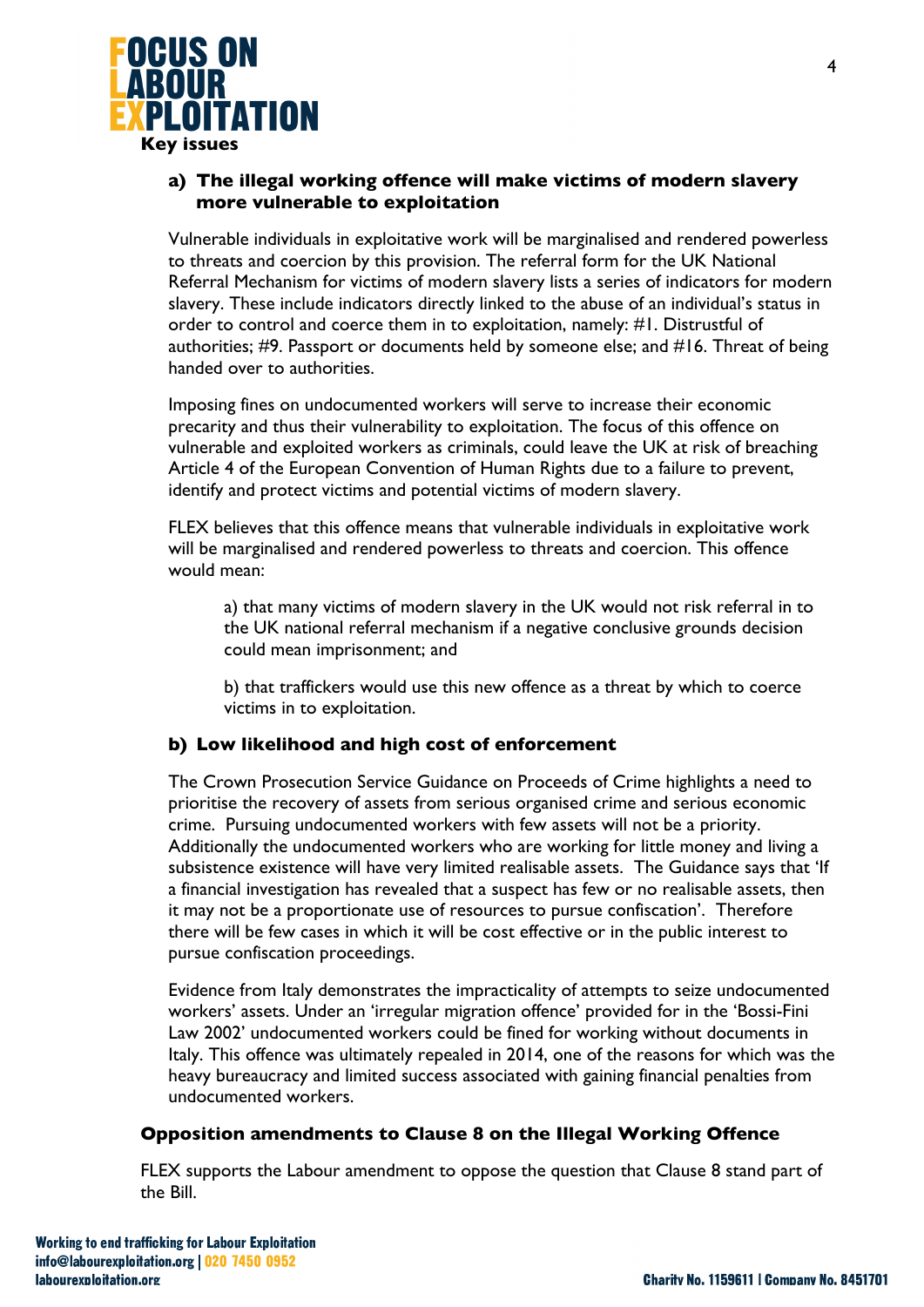

# **3. New Government amendments in response to the consultation - 'Tackling Exploitation in the Labour Market'**

On 12<sup>th</sup> January 2016 the Government published their response to the BIS/Home Office consultation on Tackling Exploitation in the Labour Market that ran from 13 October – 7 December 2015. The consultation proposed an expanded role for key UK labour inspection agencies, including a move to criminal powers exerted across the labour market. It also proposed a more 'flexible' approach to licensing and a possible shift away from licensing towards voluntary schemes. In total there were 93 respondents including from industry, charities, trade unions and academia. In its response the Government proposals include:

- Considering how key stakeholders can be involved in the preparation of the Director's Annual Strategy
- Creating a new type of 'enforcement order' for businesses committing labour market offences;
- Reforming the Gangmasters' Licensing Authority's mission, functions and powers to 'prevent, detect and investigate worker exploitation across all labour sectors'.
- Reflecting its new role, the Gangmasters' Licensing Authority (GLA) will be transformed into the Gangmasters' and Labour Abuse Authority (GLAA); and
- Introducing a more 'flexible' licensing system, with hints towards removing businesses that demonstrate consistent compliance from 'regulatory burden'.

### **Key issues**

# **a) The GLA's remit should not be extended without increasing resources**

Whilst labour inspection authorities have seen steep declines in budgets since the 2010 Spending Review – including more than 20% cut to the GLA – this consultation concludes that they should do more on less. The GLA will not only see its remit extended to the whole labour market but will receive new criminal powers of investigation and enforcement that could absorb huge resources and distract from core licensing and monitoring functions. No clear commitment is made in the Government's response to the Consultation for extra resources to support the GLA's reformed role. Instead there is a suggestion that the Director of Labour Market Enforcement will help to 'pool' resources between labour inspection authorities. However, given the shoestring budget on which they each operate it is difficult to see how such pooling could ensure the proposed heavy increase in work is adequately funded.

# **b) 'Flexible' licensing should not mean a reduction in licensing**

Reforms to make the licensing regime more 'flexible' that result in a reduction in the GLA's license application and compliance inspection work will make workers more vulnerable to abuses. Of all 93 Consultation respondents, just 19% supported the proposal for a more flexible approach to licensing. In addition the Association of Labour Providers biennial survey on the GLA shows 93% of labour providers surveyed were in favour of licensing. There is overwhelming support for licensing across the board as a means of raising standards and preventing exploitation, rather than a more flexible approach that would see the GLA divert attention towards perpetrators of severe exploitation.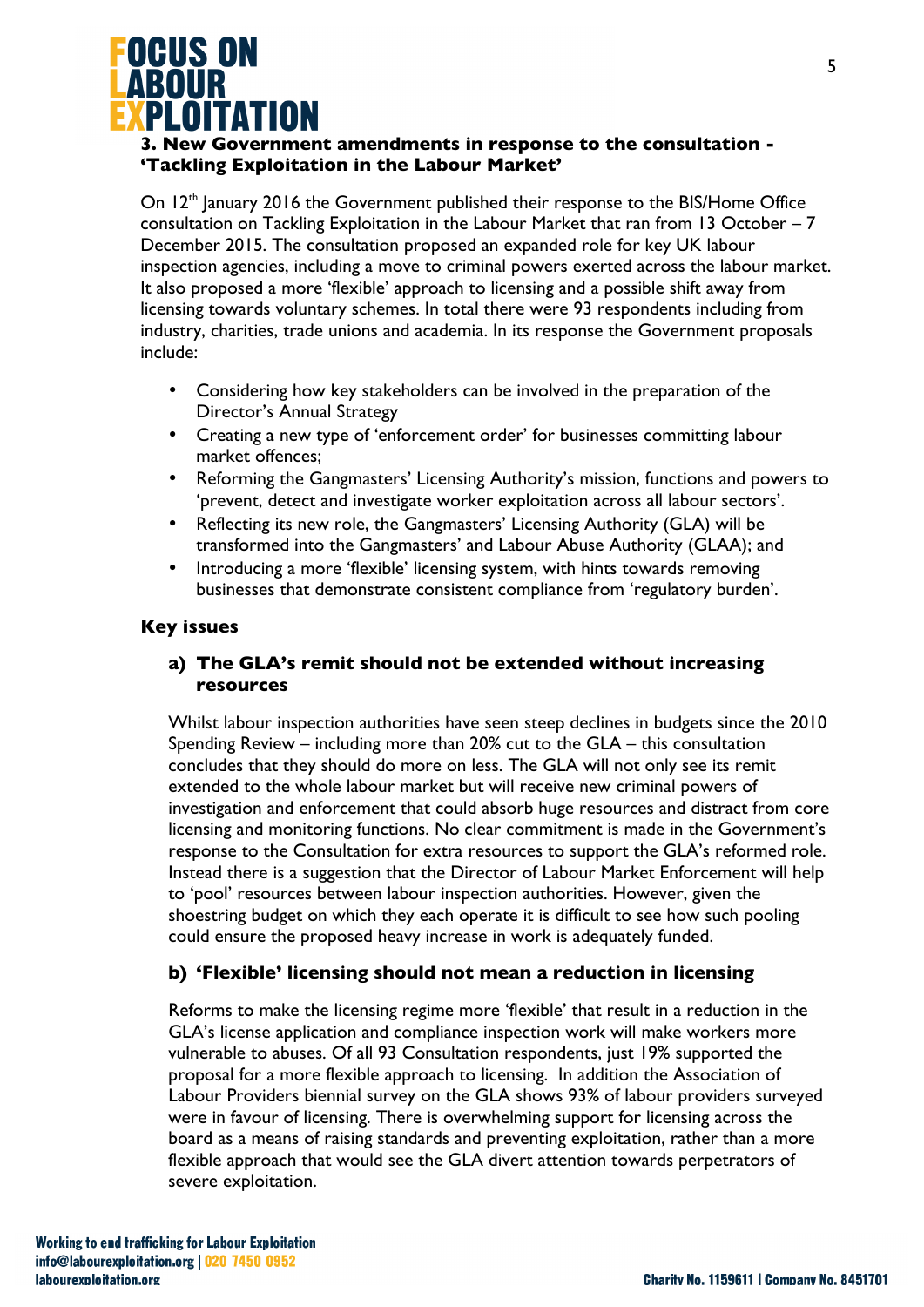

Reducing licensing and monitoring of the labour market and weakening the GLA by extending its remit without providing the resources to facilitate such an extension will provide the perfect conditions in which rogue gangmasters might operate. Such measures severely threaten efforts in the Modern Slavery Act 2015 to protect vulnerable workers from exploitation and to reduce cases of modern slavery. Without an effective and adequately resourced labour inspection and enforcement system that includes licensing, exploitation will flourish in the UK.

### **Selected Government amendments in relation to the consultation findings:**

FLEX is concerned about the following proposed Government amendments to the Immigration Bill tabled on 12 January 2016:

New clauses after Clause 7

• **'Renaming of the Gangmasters Licensing Authority'**: This new clause seeks to remove the term 'licensing' from the title of the Authority, which will become the Gangmasters and Labour Abuse Authority. FLEX believes that the work the GLA conducts to license labour providers and monitor the compliance with licenses is essential to the prevention of severe labour exploitation. Without licensing as a core function of the GLA, serious labour abuses will be left to develop in to labour exploitation.

*FLEX proposes opposing this new clause*.

• **'Functions in relation to the labour market'**: FLEX believes that this new clause confers a wide range of possible functions on to the GLA without the need for primary legislation. The GLA has been effective because it is a highly specialised body which has built strong relationships and trust with workers, this specialism should not be threatened.

*FLEX proposes opposing this new clause.* 

• '**Relationship with other agencies: requests for assistance'**: Consultation respondents were divided on the need for the GLA to engage more heavily with immigration officials. FLEX cited the real fear of immigration officials demonstrated by a great many modern slavery victims as a reason to limit any overlap between the GLA and immigration officials to ensure the trust between the GLA and vulnerable workers is retained. In subsection (7) this amendment seeks to include immigration officers in the work of the GLA. FLEX's research in the Netherlands has demonstrated that the greater the overlap between labour inspection and immigration control the less likely victims of exploitation are to come forward for identification.

*FLEX proposes opposing subsection (7)(d) and (e) of this new clause.*

New schedules before Schedule 1

• '**Functions in relation to the labour market'**: This new schedule proposes that the Secretary of State can arrange for any 'body operating on behalf of the Crown' to act for the purposes of the Employment Agencies Act 1973; and the National Minimum Wage Act 1998. FLEX believes that this has the potential to make the possible enforcement officers for these Acts too broad and could therefore lead to a confusion in oversight, to a reduction of trust between workers